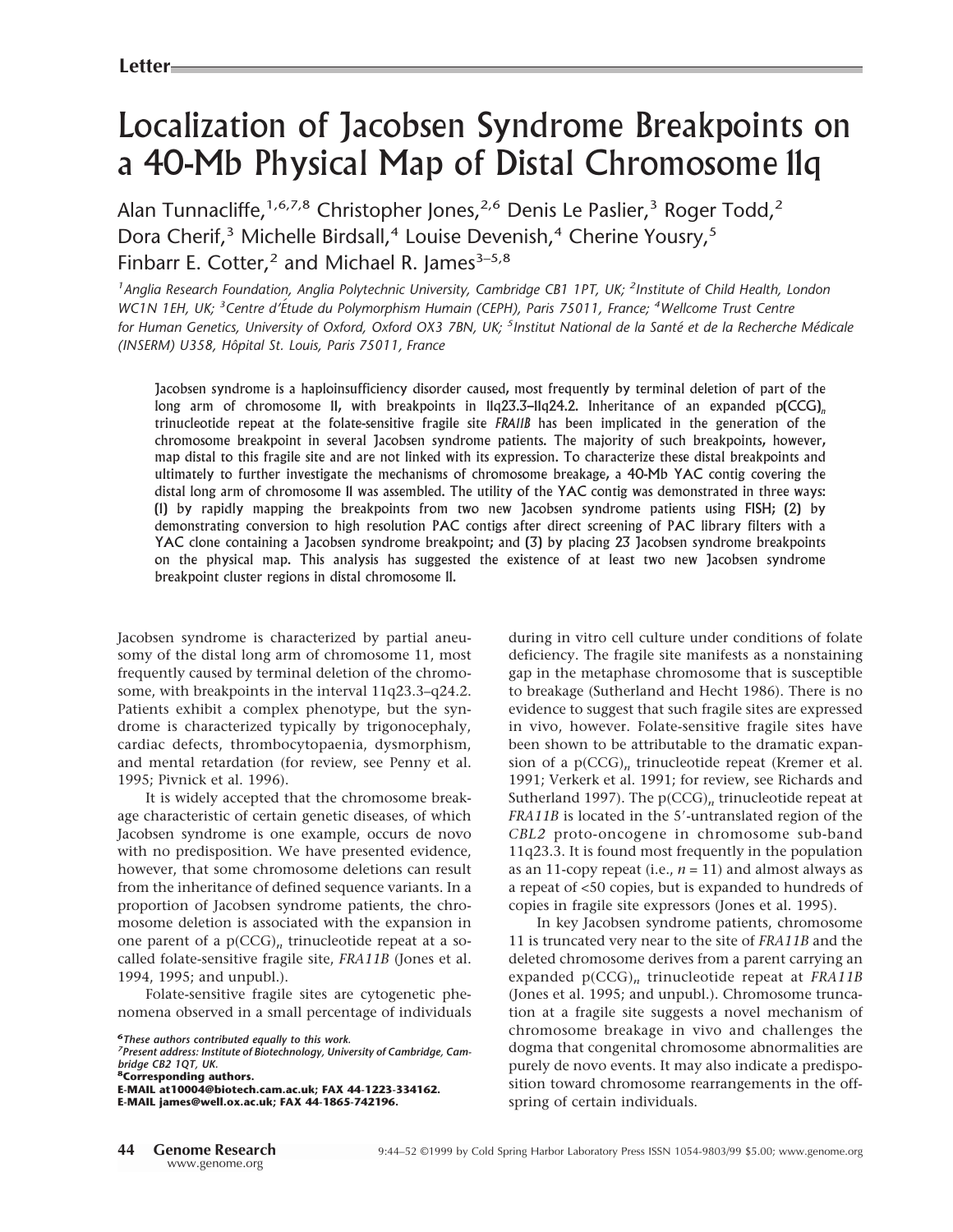Although the fragile site *FRA11B* is linked with some Jacobsen syndrome breakpoints, this represents only ∼10% of cases (Michaelis et al. 1998; C. Jones, F.E. Cotter, and A. Tunnacliffe, unpubl.). Other breakpoints map more distally in chromosome 11q and are not apparently associated with *FRA11B* (Penny et al. 1995; Michaelis et al. 1998; C. Jones, F.E. Cotter, and A. Tunnacliffe, unpubl.). The question therefore arises as to whether these chromosome breakage events occur at random, or whether, like those mapping to *FRA11B*, there is evidence for involvement of specific sequences.

To address this question, it was critical to develop a physical mapping tool for distal chromosome 11q, which would allow us to rapidly and accurately map Jacobsen syndrome breakpoints from large numbers of patients; to search for sequences that could be implicated in the mechanism of chromosome breakage; and to clone out those sequences and surrounding regions. To this end, a high-resolution yeast artificial chromosome (YAC) contig was developed that covers the region of the Jacobsen syndrome breakpoints and other chromosome abnormalities and genetic diseases associated with the distal long arm of chromosome 11. In this paper the YAC contig, which extends over an estimated 40 Mb, has been used to map the breakpoints of two new Jacobsen syndrome patients, to rapidly convert a YAC clone into a high-resolution PAC contig covering one of these breakpoints, and to correlate mapping information for the breakpoints of 23 patients with the physical map.

# RESULTS

#### A YAC Contig for Distal Chromosome 11q

A high-resolution mapping tool for the characterization of Jacobsen syndrome breakpoints was generated by assembling a YAC contig for the distal long arm of chromosome 11. The CEPH mega-YAC library was screened exhaustively, with 269 STSs over the region from D11S923 (in band 11q22) to the long arm telomere. The full contig is shown in Figure 1 and, based on the fraction of chromosome 11 covered (as indicated by cytogenetic, radiation hybrid and genetic maps), it is estimated to span ∼40 Mb or ∼28% of chromosome 11. The contig consists of 254 YAC clones, ordered manually with reference to the 480-kb resolution radiation hybrid map (James et al. 1994). The contig resolves 169 positions with one to five STSs per position, with an average of six YACs for each resolved map position. The average resolution is ∼240 kb, whereas the STSs could provide for a theoretical resolution of ∼150 kb.

Coverage is complete with the exception of one gap between positions 143 and 144 (Fig. 1), which we estimate to be at most a few hundred kilobases in size. The overlap between positions 124 and 125 relies on YAC-to-YAC *Alu*–PCR hybridization data (not shown) and is the only case in which a non-STS link is employed in the contig.

## Mapping Jacobsen Syndrome Breakpoint Locations by FISH

The physical ordering of YAC clones into a contig encompassing the Jacobsen syndrome breakpoint region allows rapid physical mapping of unknown breakpoints. Metaphase chromosomes from a previously undescribed patient (RB) with the karyotype 46,XX del(11)(q23.3-qter) were analyzed by FISH using four YAC clones (Table 1): y133B06 (covering position numbers 101–103), y934D03 (positions 111–118), y951C04 (positions 120–124), and y918D08 (positions 140–141). The most proximal of these was retained on the deleted chromosome, whereas the three more distal clones were lost. This placed the breakpoint between D11S667 (position 101; the most proximal marker in y133B06) and D11S1328 (position 118; the most distal marker in y934D03). The location of the breakpoint was then defined further by FISH with y939H03 (positions 106–109), which gave a retained signal on the deleted chromosome, refining the proximal boundary of the breakpoint location to D11S4325E (position 106).

A second new patient (MC) had a 46,XY,  $del(11)(q23.3-qter)$  karyotype and was also subjected to FISH analysis with the same four YACs initially screened against patient RB (Table 1). In this case, however, the three most proximal YACs were retained on the deleted chromosome, whereas the most distal YAC, y918D08, was lost. This placed the breakpoint in this patient between D11S541 (position 120; the most proximal marker in y951C04) and D11S912/*FLI1*/ D11S450 (position 141; the most distal markers in y918D08). The location of the breakpoint was then refined further by FISH with y975F11 (positions 127– 134), which gave a retained signal on the deleted chromosome, and a PAC dJ177-h4 containing D11S707 (position 135), which was lost from the deleted chromosome. This placed the breakpoint between D11S2092 (position 127; the most proximal marker in y975F11) and D11S707.

#### Conversion of YACs to PAC Contigs: Further Refinement of Breakpoint Location

As a first-order physical map, the YAC contig can be used for the development of higher resolution contigs in BAC, PAC, and cosmid vectors. To demonstrate this, YACs y939H03 and y934D03, defining the breakpoint of patient RB, were used for direct hybridization screening of gridded PAC library filters. Hybridization was performed using a crude yeast miniprep of each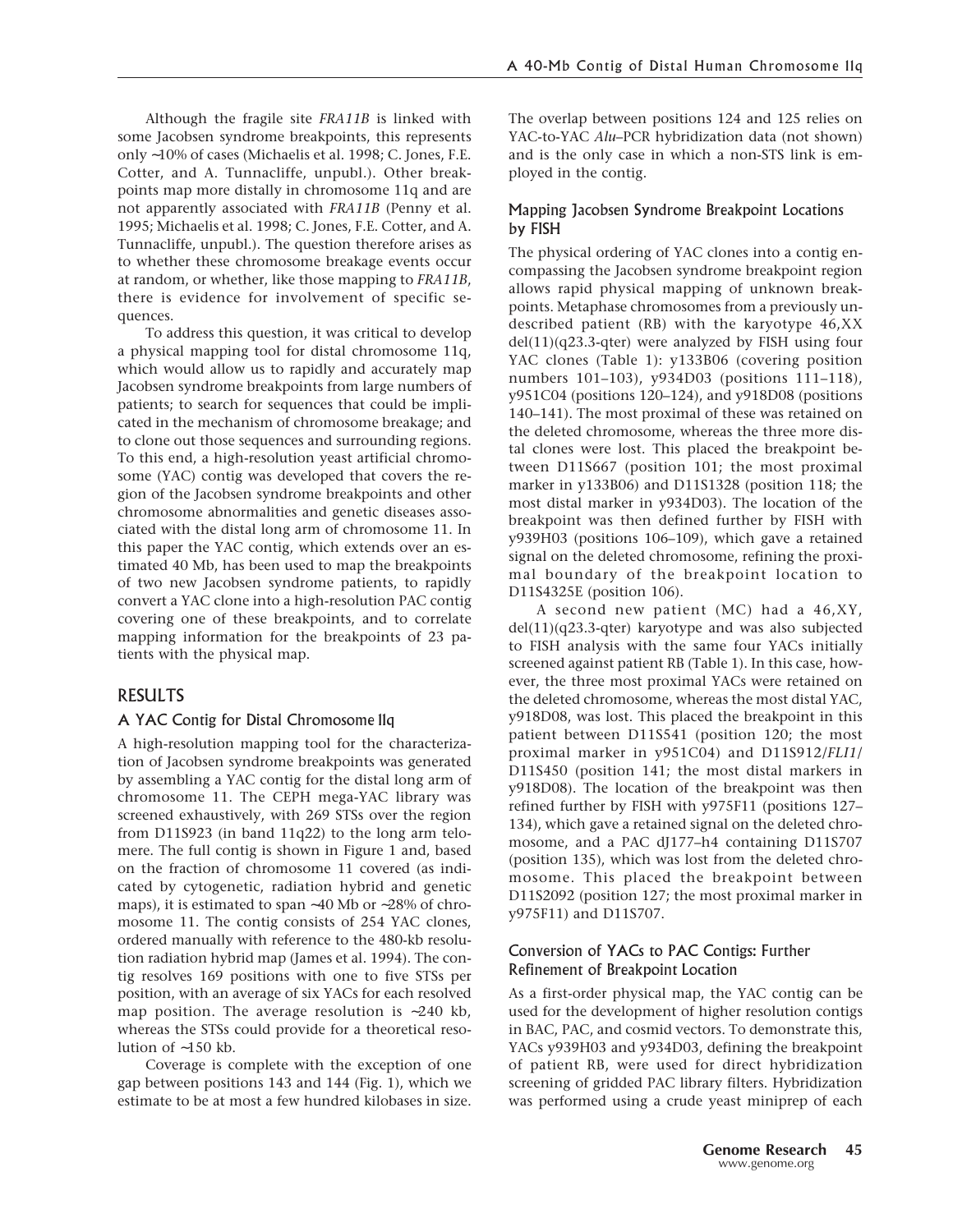YAC clone as a probe. Although this method does identify some PAC clones that hybridize to yeast sequences, these clones were easily recognizable, as they were consistently positive in hybridizations with YAC clones from different regions of the genome and could therefore be rejected. A total of 45 PAC clones corresponding specifically to y939H03, and 24 PAC clones corresponding to y934D03, were isolated. These were initially rescreened with STSs from the interval D11S667– D11S1328 to confirm their provenance. Selected PACs were then chosen for FISH experiments on metaphase chromosomes from patient RB to begin to refine the breakpoint location. One PAC clone, dJ9-D18, containing D11S1284 (position 111) and therefore corresponding to the proximal end of y934D03, was lost from the  $11q^-$  chromosome. Therefore, a contig was only constructed from the PAC clones corresponding to the more proximal YAC, y939H03.

Assembly of the isolated PACs into an ordered contig was performed first by screening of clones by PCR using the chromosome 11 STS markers contained within the YAC, which identified 10 positive clones and allowed an initial ordering after reference to the YAC contig and radiation hybrid map. A second stage of contig assembly was carried out by hybridization analysis of the isolated PACs. Southern blots were prepared of all 45 PAC clones digested with *Eco*RI, and these were sequentially probed with individual PAC clones. PAC-to-PAC hybridization generates two bands of hybridization corresponding to vector, and two bands corresponding to end fragments, between nonoverlapping PACs. Overlapping clones are clearly distinguished by the presence of additional, similarsized bands of hybridization, and the extent of overlap can easily be determined.

This method was used to generate a PAC contig, corresponding to the region of the YAC contig covering the interval from D11S4325E (position 106) to D11S1336 (position 109), which consisted of 23 PAC clones extending over ∼750 kb (Fig. 2). FISH analysis of YAC y939H03 suggested that it was chimeric (data not shown) because in addition to signals in 11q23.3, additional signal was observed on chromosome 3p. Mapping data from the CEPH Web site (http:// www.cephb.fr) confirms this, as y939H03 also contains STSs from chromosome 3p. As a measure of the efficacy of this technique, 19 PACs corresponding to the chromosome 3p sequences contained within y939H03 were also assembled into a contig (data not shown). Therefore, of the 45 PACs initially isolated, 42 clones mapped to one of the two regions contained within the YAC and could be assembled into contigs, whereas only two PACs were found not to contain inserts, and one clone was not linked to either contig.

Several clones from the 11q PAC contig were then chosen for further FISH mapping to define PACs flanking and containing the RB breakpoint. PAC clones dJ213–J23, dJ104–A7, and dJ101–N13 were retained on both chromosomes, whereas clone dJ261–O4 was lost from the deleted chromosome (Table 1). These data suggest that the deletion breakpoint in patient RB is within PACs dJ101-N13 or dJ33-N1, probably distal to the marker D11S1336 (Fig. 2).

This exercise highlights potential inaccuracies in estimating spacing and relative orientation of markers in both radiation hybrid (RH) mapping and the assembly of a large YAC contig. It is clear from the assembly of our PAC contig that the relative order of markers in YAC y939H03 is D11S982E–D11S4325E–D11S1345– D11S1336. The apparent order of markers in the YAC contig, however, shows D11S982E and D11S4325E in the opposite orientation. In addition, the RH map suggests that the markers are relatively evenly spaced, whereas the PAC contig suggests otherwise. Where there is an apparent conflict in the mapping data, the higher resolution map, that is, the PAC map, is more likely to be correct.

## Positioning of Jacobsen Syndrome Breakpoints on the Physical Map

Several recent reports have used haplotype analysis to map Jacobsen syndrome breakpoints. Microsatellite analysis of patient DNA can define the extent of the hemizygous region corresponding to the deletion, ideally with reference to parental DNA (Penny et al. 1995; Michaelis et al. 1998; T. Mattina, A. Tunnacliffe, and C. Jones, in prep.). The availability of the YAC contig for distal chromosome 11q gives these breakpoints a physical location and allows an initial assessment of the likelihood of breakpoint clustering at sites distal to fragile site *FRA11B*.

Figure 3 shows the location on the physical map of the breakpoints from 23 Jacobsen syndrome patients. Although in many cases the precision of the physical mapping is limited by the informativeness of the haplotype analysis achieved, it is apparent that a number of breakpoints can be localized to small physical intervals. For example, the breakpoint of patient VH reported by Michaelis et al. (1998) is located distal to *FRA11B* between D11S924 (position 97) and

**Figure 1** A 40-Mb YAC contig covering the distal long arm of chromosome 11. At *top* are the 169 resolved positions defined by the associated STSs. The prefix S in the name of STSs is an abbreviation of D11S. Alternate YACs are shaded for clarity. + and ? indicate a positive or uncertain PCR result for the STS at that position, respectively. Hatched segments indicate possible physical deletions or regions of instability in the YACs, consistently observed in different preparations of the same YAC. A discontinuity in the contig between positions 143 and 144 is indicated by a gap. Numbers of positions linked by a single YAC are boxed. Positions 106 and 107 (asterisks) had the reverse order in the PAC contig of Fig. 2.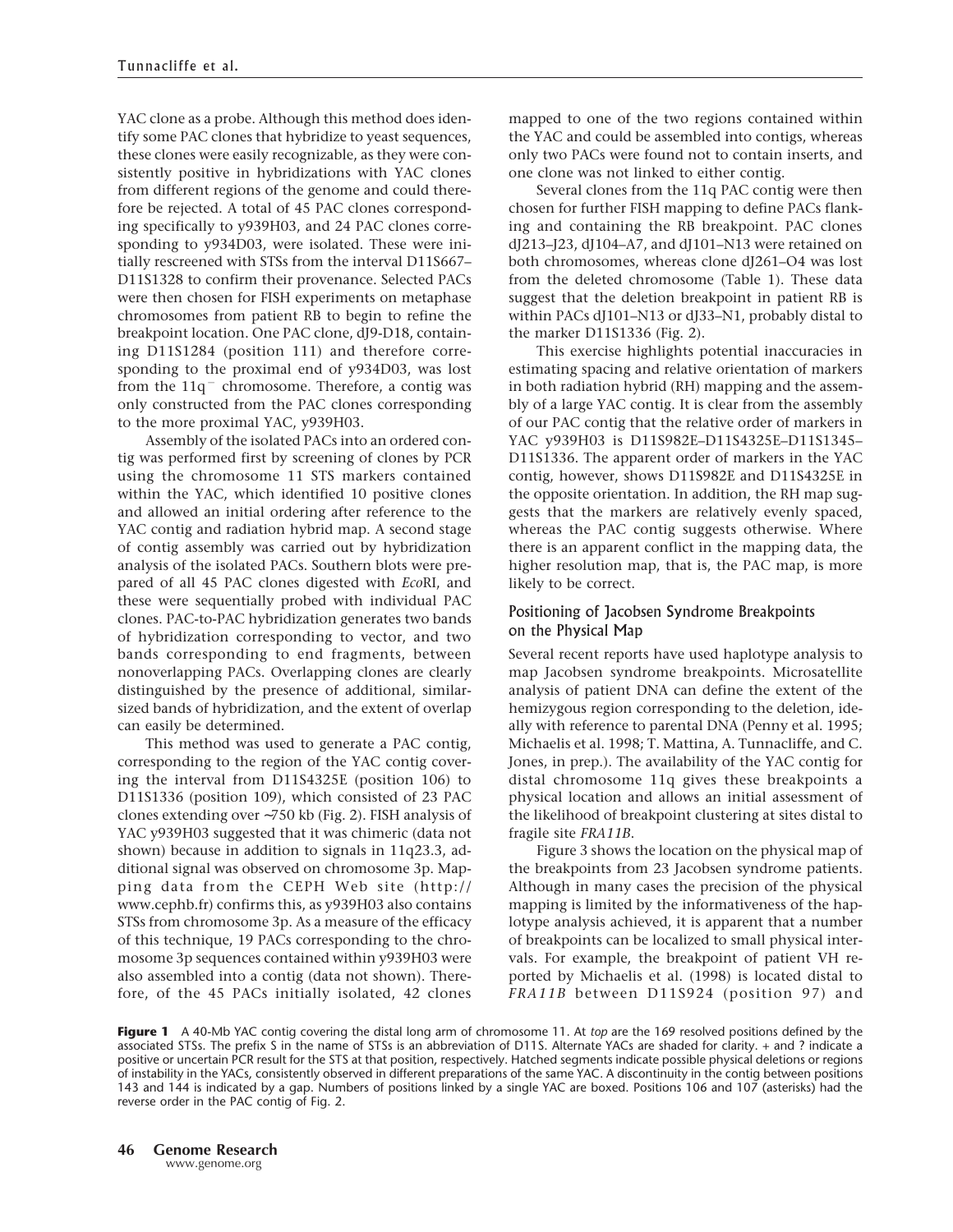| <b>6 S1762 S1339</b><br>- 535 5898<br>51040<br>52104<br>51317<br><b>.</b> 5940<br>5923<br>$-5900$<br>5876<br>e<br>P<br>$\bullet$<br><b>Position number</b>                                                                                                                                                                                                                                                           | DERWN SAMN LAMN 2<br>$\frac{1}{2}$ S1873<br>SHINH =<br>2.31167<br>$\frac{1}{2}$ 5385                                     | 2 GRIA4 S1816 hbcDNA IB3122 S2000<br>21046.5 1046.8<br><b>NUMBE S1302</b><br>$\frac{1}{2}$ 1045.2<br>$\frac{1}{6}$ 1046.2<br>$\frac{10}{1}$ S1886<br><b>NS1325</b><br>$\frac{2}{5}$ S1394<br>$\frac{1}{4}$ 5611                         | 2 S1819 S2D17 gala71e08<br><b>N S1787 S1343S1074</b><br>N 52074 (=S2022)<br><b>SALAMOOR</b><br>2 Y11829L<br>$\frac{M}{n}$ S1817                                                                                                                                                                                                                        | ativet.<br>SATM s4/as4 s6/as7<br>S1182 YS45A09R<br>5 S1818 S2178<br><b>WIN 62128 S</b><br>2 S384 ACAT<br>* Y666B11R<br>$\frac{10}{20}$ S1778<br><b>8 S2180</b><br>281284<br><b>#S535</b>                                                                                                                                                                                                                                                                                                                                                                                                                                                                                                                                       |
|----------------------------------------------------------------------------------------------------------------------------------------------------------------------------------------------------------------------------------------------------------------------------------------------------------------------------------------------------------------------------------------------------------------------|--------------------------------------------------------------------------------------------------------------------------|-----------------------------------------------------------------------------------------------------------------------------------------------------------------------------------------------------------------------------------------|--------------------------------------------------------------------------------------------------------------------------------------------------------------------------------------------------------------------------------------------------------------------------------------------------------------------------------------------------------|--------------------------------------------------------------------------------------------------------------------------------------------------------------------------------------------------------------------------------------------------------------------------------------------------------------------------------------------------------------------------------------------------------------------------------------------------------------------------------------------------------------------------------------------------------------------------------------------------------------------------------------------------------------------------------------------------------------------------------|
| y927H11<br>X,<br>y903009<br>$\ddot{\phantom{1}}$<br>$\ddot{\phantom{1}}$<br>٠<br>$\ddot{}$<br>٠<br>y783H02<br>×<br>ă<br>y966E04<br>y813E09<br>y348D01<br>٠<br>y704H10<br>¥<br>y144B05<br>y887A09<br>۸<br>×<br>ж<br>y983C08<br>$\ddot{\phantom{1}}$<br>۰<br>y190003<br>۷<br>y726E01<br>$\ddot{}$<br>y901B10<br>y929C09<br>٠<br>۰<br>٠<br>y801B03<br>à.<br>۰<br>¥<br>٠<br>Ŵ.<br>Ś.<br>y811F10<br>٠<br>٠<br>٠<br>٠<br>٠ | ٠<br>$\bullet$<br>٠<br>٠                                                                                                 |                                                                                                                                                                                                                                         |                                                                                                                                                                                                                                                                                                                                                        |                                                                                                                                                                                                                                                                                                                                                                                                                                                                                                                                                                                                                                                                                                                                |
| y872G01<br>y953E09<br>٠<br>y878C12<br>y754F04<br>٠<br>y906C05<br>9<br>y766D0<br>y817E03<br>y913B08<br>y805C04<br>y189A06<br>/3811104<br>$y081CO1$ +                                                                                                                                                                                                                                                                  | $\bullet$<br>$\bullet$<br>$\ddot{\phantom{0}}$<br>٠<br>٠<br>y772G01<br>s<br>y963B07<br>٠<br>٠<br>٠<br>y890Q02<br>y981E12 | ٠<br>٠                                                                                                                                                                                                                                  |                                                                                                                                                                                                                                                                                                                                                        |                                                                                                                                                                                                                                                                                                                                                                                                                                                                                                                                                                                                                                                                                                                                |
|                                                                                                                                                                                                                                                                                                                                                                                                                      | y929E03<br>y856D02<br>y923H10<br>ä,<br>$y808B06$ +                                                                       | y747E04<br>٠<br>y793B09<br>ä<br>٠<br>٠<br>٠<br>y885Q09<br>ä<br>÷<br>y969E03<br>٠<br>٠<br>٠<br>۰<br>$\sqrt{249C09}$ + +<br>$y270C11$ $+$ $+$<br>y251B02<br>y354H12<br>y332H07<br>$\bullet$<br>y989A04<br>y940A10 +<br>$\rightarrow$<br>۰ | y961D06<br>y708B01                                                                                                                                                                                                                                                                                                                                     | y975H06<br>y795F05<br>$\ddot{\bullet}$<br>y921B11<br>y926A08<br>۰<br>y925H06<br>y891F09<br>y984E06<br>×<br>¥<br>د ب<br>÷.<br>×.<br>$\rightarrow$<br>$y645A09 + + + +$<br>$y801E11$ +<br>$+ + + +$<br>$+$<br>$\ddot{\phantom{1}}$<br>$\ddot{\phantom{1}}$<br>$\ddot{\bullet}$<br>$y986007$ $\frac{1}{2}$ $\frac{1}{2}$ $\frac{1}{2}$ $\frac{1}{2}$ $\frac{1}{2}$ $\frac{1}{2}$ $\frac{1}{2}$ $\frac{1}{2}$ $\frac{1}{2}$ $\frac{1}{2}$ $\frac{1}{2}$ $\frac{1}{2}$ $\frac{1}{2}$ $\frac{1}{2}$ $\frac{1}{2}$ $\frac{1}{2}$ $\frac{1}{2}$ $\frac{1}{2}$ $\frac{1}{2}$ $\frac{1}{2}$ $\frac{1}{2}$<br>$+ + + + + + + + +$<br>$\sim$<br>$\rightarrow$<br>$\bullet$<br>$y756A06$ $+$ $+$ $+$ $+$ $+$ $+$ $+$<br>$y666B11 + + + + +$ |
|                                                                                                                                                                                                                                                                                                                                                                                                                      |                                                                                                                          | $Y755F10$ $\longrightarrow$<br>y814G02 +<br>$\rightarrow$<br>y982B10 +<br>$y950012 +$<br>y870B06                                                                                                                                        | y579F11<br>y283C06<br>y757E04 ?<br>$\ddot{}$<br>$\ddot{\phantom{1}}$<br>$y876004$ $+ 7$ $+ 7$<br>$\ddot{\bullet}$<br>$\ddot{\phantom{1}}$<br>$\bullet$<br>$\bullet$<br>$\bullet$<br>$y796EOS$ + + + + + 7<br>y649F11 +<br>$y910012$ $\rightarrow$ $\rightarrow$<br>$y734008 + + +$<br>$y890C12$ $\uparrow$ $\uparrow$ $\uparrow$ $\uparrow$ $\uparrow$ | $\bullet$<br>$\bullet$                                                                                                                                                                                                                                                                                                                                                                                                                                                                                                                                                                                                                                                                                                         |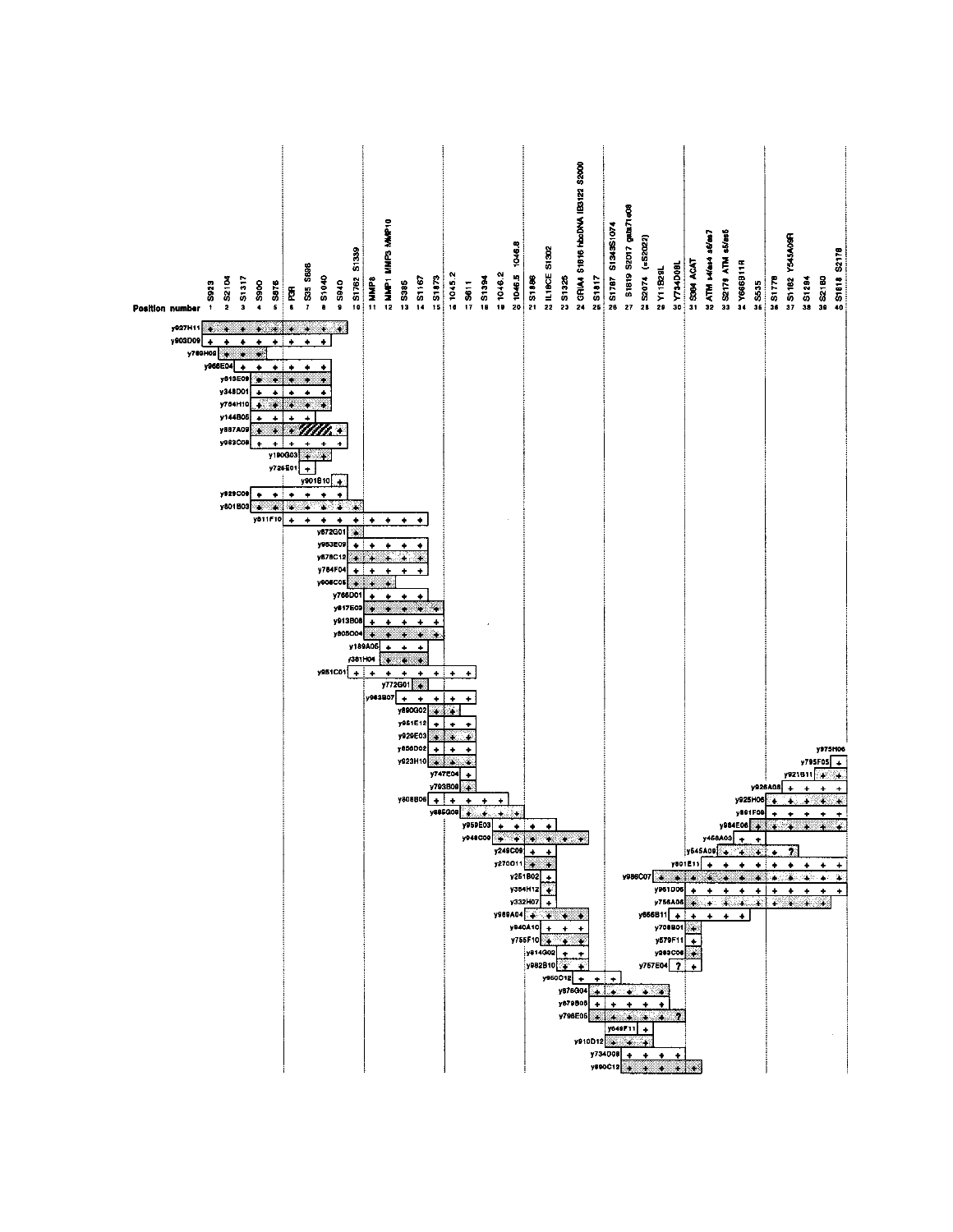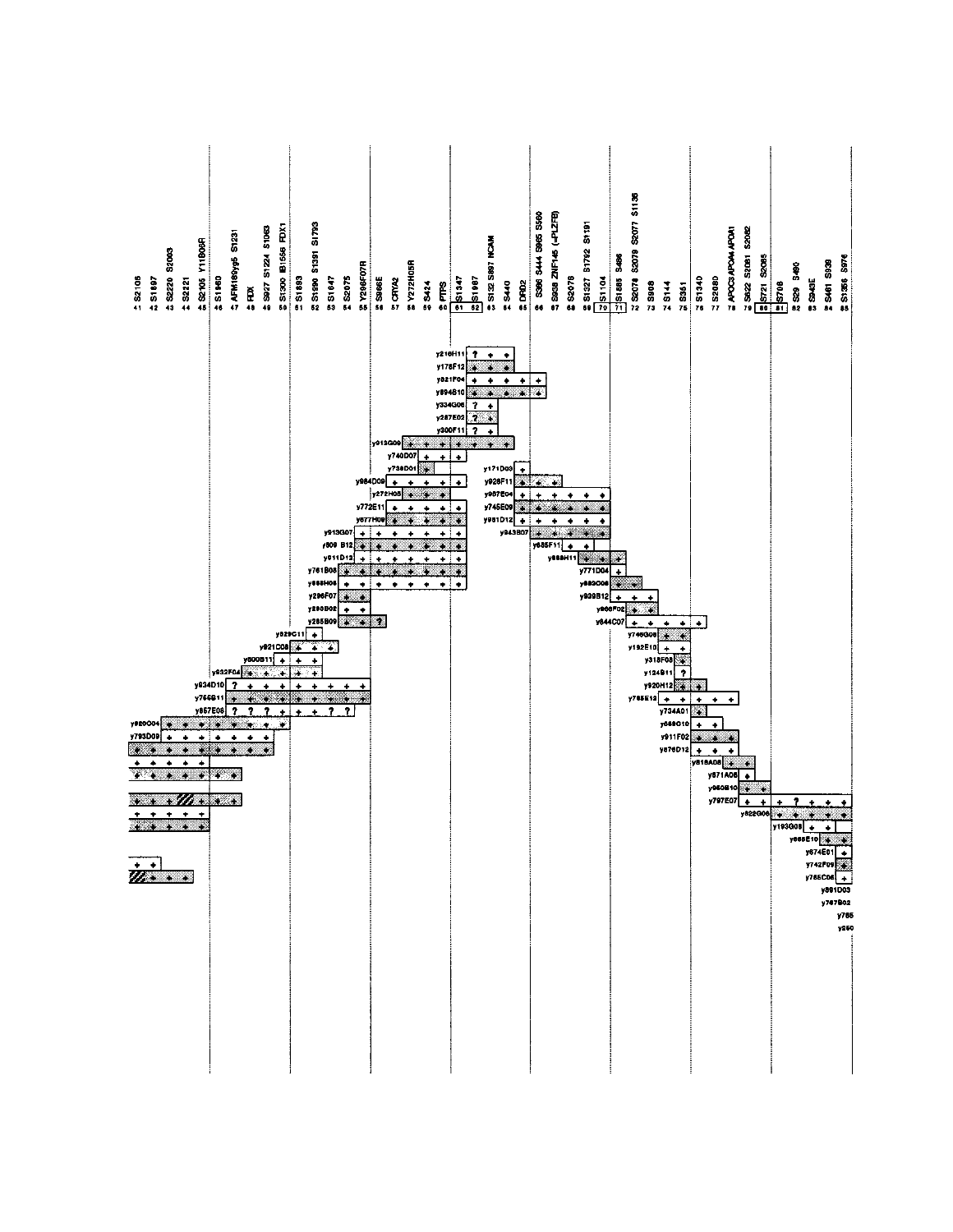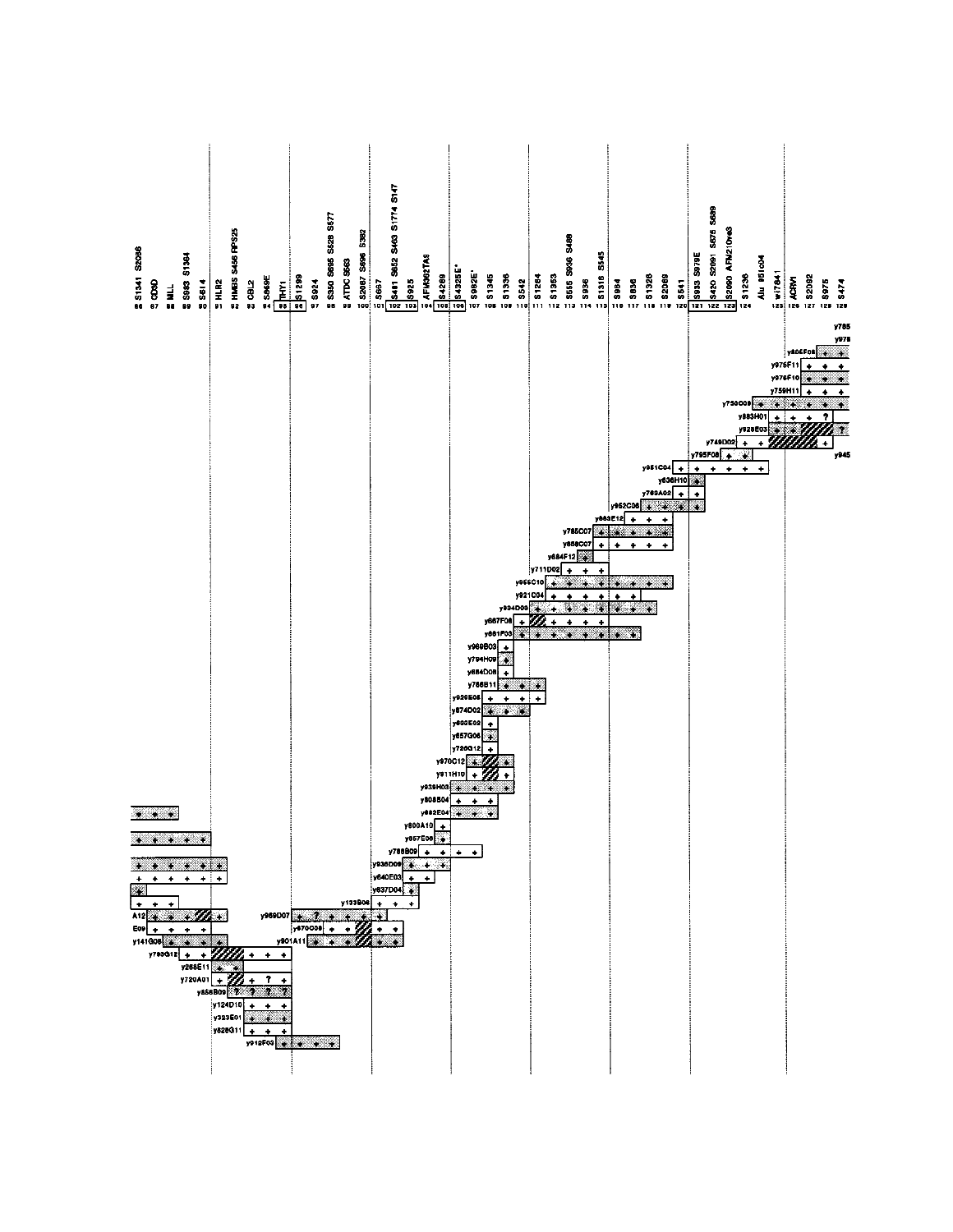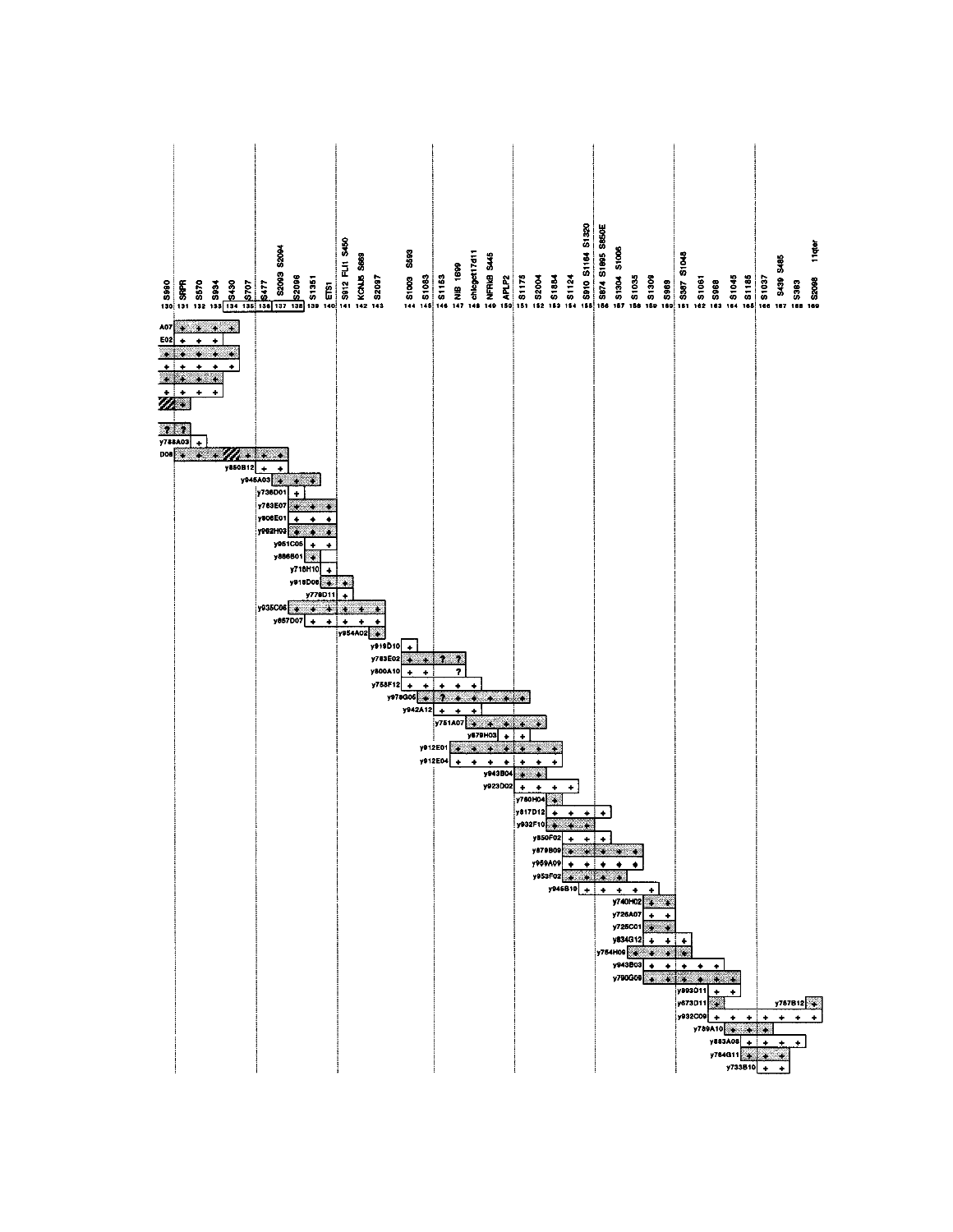| Table 1. Summary of FISH Data |                                          |                         |                         |  |  |
|-------------------------------|------------------------------------------|-------------------------|-------------------------|--|--|
| Probe                         | <b>Positions</b><br>covered <sup>a</sup> | Patient RB <sup>b</sup> | Patient MC <sup>b</sup> |  |  |
| Initial screen                |                                          |                         |                         |  |  |
| y133B06                       | $101 - 103$                              | $+ +$                   | $+ +$                   |  |  |
| y934D03                       | $111 - 118$                              | $+-$                    | $+ +$                   |  |  |
| y951C04                       | 120-124                                  | $+ -$                   | $+ +$                   |  |  |
| y918D08                       | 140-141                                  | $+ -$                   | $+-$                    |  |  |
| Secondary screens             |                                          |                         |                         |  |  |
| y939H03                       | 106-109                                  | $+ +$                   | N.D.                    |  |  |
| d 213- 23                     | 108                                      | $+ +$                   | N.D.                    |  |  |
| d 104-A7                      | 109                                      | $+ +$                   | N.D.                    |  |  |
| d 101-N13                     |                                          | $+ +$                   | N.D.                    |  |  |
| d 261-O4                      |                                          | $+ -$                   | N.D.                    |  |  |
| d 9-D18                       | 111                                      | $+ -$                   | N.D.                    |  |  |
| y975F11                       | $127 - 134$                              | N.D.                    | $+ +$                   |  |  |
| d 177-H4                      | 135                                      | N.D.                    | $+-$                    |  |  |

Metaphase spreads from patients RB and MC were initially screened by FISH with a set of four YACs to give an approximate breakpoint location. This was followed by FISH experiments with YAC and PAC probes to give a higher resolution localization. YAC clones are prefixed by y; PAC clones by dJ. <sup>a</sup>The positions ordered in the YAC contig of Fig. 1 plus a location of each probe within it.

 $b$ (++) Hybridization to both normal and deleted chromosomes;  $(+-)$  hybridization to normal chromosome only. (N.D.) Experiment not done.

D11S2087/D11S696/D11S382 (position 100). This interval is contained within a single YAC, y969D07, and therefore would be amenable to conversion to a PAC contig, as demonstrated above, with a view to further refinement of the breakpoint location and its subsequent cloning. The breakpoint of AD, reported by the same authors, is between D11S924 (position 97) and D11S925 (position 103) and is contained within either the same YAC as patient VH, that is y969D07, or its overlapping neighbor, y133B06 (Fig. 1). Several patients from the group reported by Penny et al. (1995), that is, patients 4, 5, 6, 7, and 9, although not mapped with the same accuracy as patients VH and AD, could also have breakpoints in this region.

A second region that could evidence Jacobsen syndrome breakpoint clustering is represented by patient RB (this paper) and patients 11, 12, and 13 of Penny et al. (1995). For these four patients, the breakpoints fall in the interval between D11S1345 (position 108) and D11S933 (position 121; Fig. 3), although for patient RB, the best-mapped case, the breakpoint probably falls between D11S1336 (position 109) and D11S542 (position 110). If the apparent breakpoint clustering in these two regions is confirmed by fine scale mapping, it would strongly implicate previously undescribed fragile sites or other specific sequences in nonrandom chromosome breakage.

#### **DISCUSSION**

It has long been the dogma within the medical genet-

ics community that the chromosome abnormalities typical of many birth defects initially arise de novo without predisposing factors (e.g., Gardner and Sutherland 1989). Certain chromosome instability syndromes, including ataxia telangiectasia, Fanconi anemia, and Bloom syndrome, are recognized exceptions. The chromosome rearrangements seen in such cases, however, usually occur randomly throughout the genome and are attributable to defects in DNA repair; recurring rearrangements at specific loci are unusual. The location of terminal deletions from several patients with Jacobsen syndrome within a few kilobases of each other (Jones et al. 1995; and unpubl.) was therefore surprising and led to the implication of the closely linked folate-sensitive fragile site *FRA11B* in the genesis of these breakpoints.

Clearly, however, only a fraction of Jacobsen syndrome breakpoints are associated with *FRA11B* (Jones et al. 1995; Penny et al. 1995; Michaelis et al. 1998; C. Jones, F.E. Cotter, and A. Tunnacliffe, unpubl.), with the majority being located distal to the fragile site. The question therefore arises as to the etiology of these distal breakpoints—whether they also have resulted from the inheritance of particular sequence variants, or whether they are in fact purely sporadic phenomena. To address this question, a large series of breakpoints must be mapped precisely and, where appropriate, breakpoint regions cloned and sequenced. This requires a powerful and accurate physical mapping tool for distal chromosome 11q, where the breakpoints are located. To this end, and to facilitate the genetics of the distal long arm of chromosome 11 generally, a YAC contig has been constructed extending ∼40 Mb to the long arm telomere.

The YAC contig represents a twofold increase in resolution over the RH map of the same region (James et al. 1994), with 169 positions spaced on average 240 kb apart, compared with 480 kb. It therefore demonstrates a further refinement of marker ordering for distal chromosome 11q and also provides the first-order cloning tools (i.e., the individual YACs themselves) for focusing on particular regions of interest. The contig is anchored by a large number of Généthon microsatellite markers that allow easy reference to genetic mapping data for disease cloning projects. We have also demonstrated how the YAC map can be rapidly and easily converted to a higher resolution map in PAC vectors. A 750-kb PAC contig covering a Jacobsen syndrome breakpoint region was assembled after direct screening of PAC library filters with a crude preparation of YAC DNA.

There are 15 YACs that exhibited possible instability, which are shown in Figure 1 with the problem segments highlighted. In several cases, it is clear that these problem segments are clustered, as they are observed in overlapping or neighboring YACs. Of note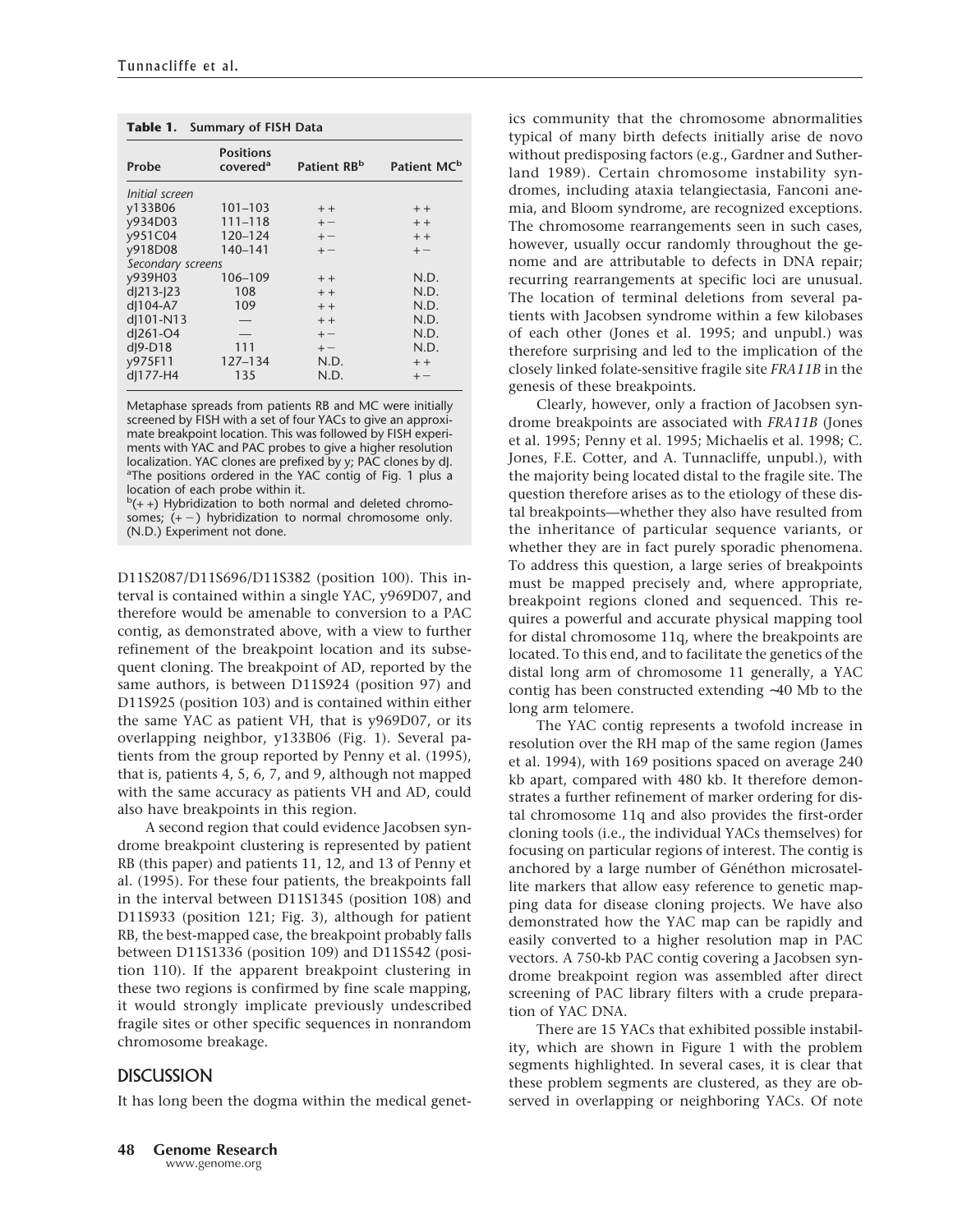

**Figure 2** A PAC contig corresponding to YAC clone y939H03 covering the chromosome breakpoint of Jacobsen syndrome patient RB. STS markers within the contig are listed without the D11 prefix for clarity; e.g., D11S982E is shown as S982E; the prefix dJ is omitted from PAC names. Alternate PACs are shaded. YAC contig position numbers are in parentheses. STSs were demonstrated within PACs by PCR. PAC end clones are given the prefix ec, together with the clone name and end from which they are derived; they were screened against PACs by hybridization. (+) Positive results for PCR of STSs or hybridization with PAC end clones. Overlap of PAC clones in the contig was also determined by cross-hybridization of PACs against each other. (?) An unclear hybridization.

are the regions spanning positions 90–100 and 125– 134, which together account for over half of all the problem sites. Two YACs, y738D01 and y800A10, occur in two widely separated parts of the contig (positions 59 and 138, and positions 105 and 144, respectively). These presumably represent chromosome 11– chromosome 11 chimeras and is within expectation given the overall high chimerism of the CEPH mega-YAC library.

With the exception of local inversion of order at a few positions, the agreement in order between the YAC contig, the RH map (James et al. 1994), and the genetic map (Dib et al. 1996) is very good. Furthermore, there is no conflict in order with the independently constructed contig of Arai et al. (1996) that overlaps substantially with the centromeric half of our contig. In addition to the present studies, large parts of this contig have been available to the scientific community to support studies on genetic disease (van Schothorst et al. 1996; Baysal et al. 1997) and disease-associated cytogenetic phenomena (Cherif et al. 1994; Stilgenbauer et al. 1996; Döhner et al. 1997; Koreth et al. 1999). Comparison of the terminal 10 Mb of the contig with RH and genetic maps has also been made by Yousry et al. (1999).

Where a chromosomal region of interest is represented by a breakpoint, as in Jacobsen syndrome, the most effective initial mapping approach is FISH. When used with the YAC contig, this is extremely rapid the location of the breakpoints of two new patients was refined from 40 Mb to <1 Mb in just two FISH experiments. Further refinement of breakpoint map position is facilitated by the conversion of YACs to a PAC contig followed by further FISH experiments with PAC clones. The location of the breakpoint of patient RB within two overlapping PACs will result in rapid cloning of this breakpoint region and will allow examination of the surrounding sequence for clues to the mechanism of chromosome breakage.

The 23 Jacobsen syndrome

breakpoints positioned on the physical map represented by the YAC contig all fall within the interval D11S1356/D11S976 (position 85) to D11S912/*FLI1*/ D11S450 (position 141), an estimated distance of ∼13.5 Mb in 11q23.3–q24. Although terminal deletions may occur more distally, it is probable that the resulting phenotype would be extremely mild and therefore likely to be missed. Furthermore, it is unlikely that such cases could strictly be included under the Jacobsen syndrome umbrella in the absence of its major features. The wide variation in breakpoint location in Jacobsen syndrome is no doubt largely responsible for the high degree of phenotypic variability. There are probably >100 genes in the 13.5-Mb interval, a significant proportion of which might exhibit haploinsufficiency. It is therefore arguable that Jacobsen syn-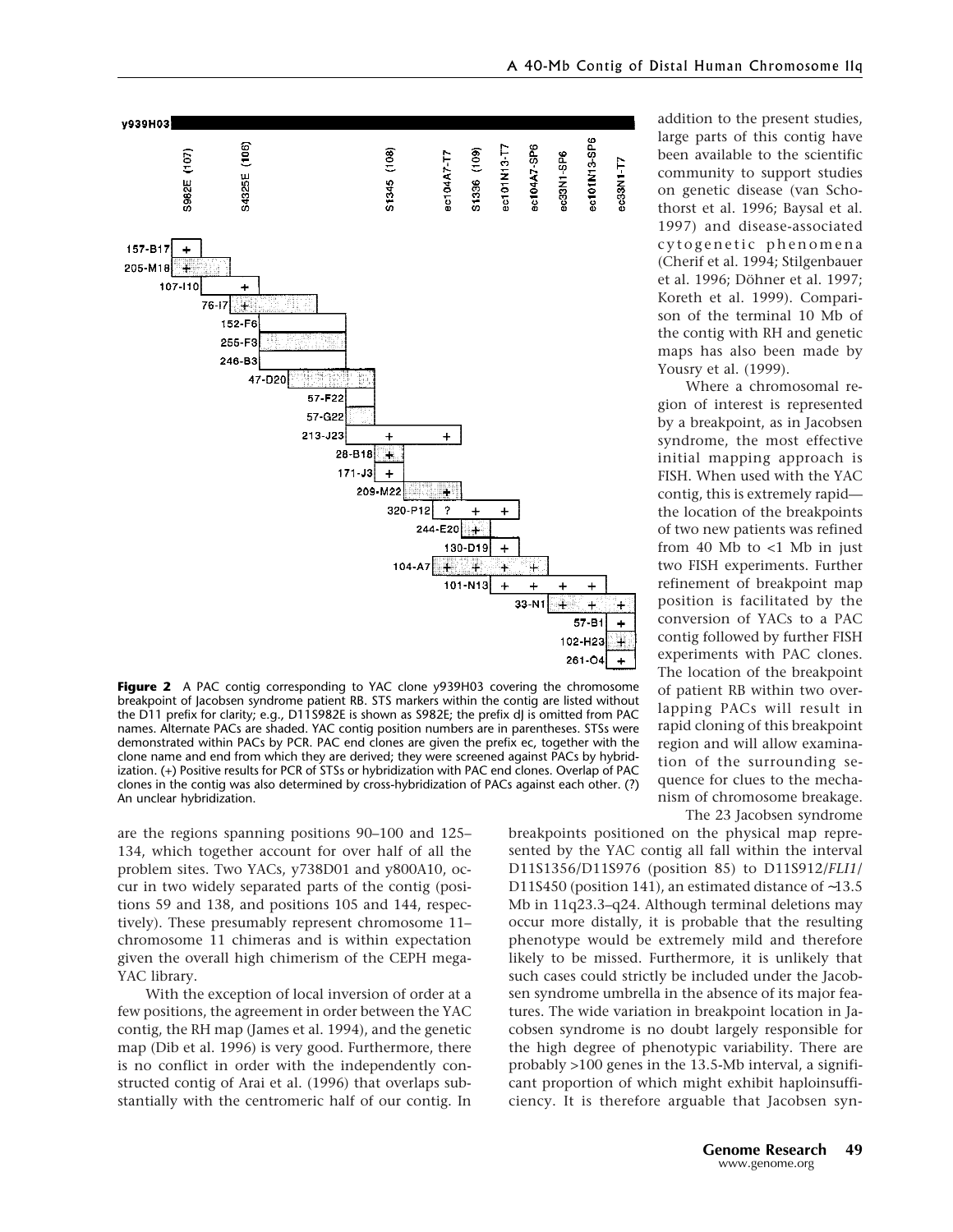

**50 Genome Research** www.genome.org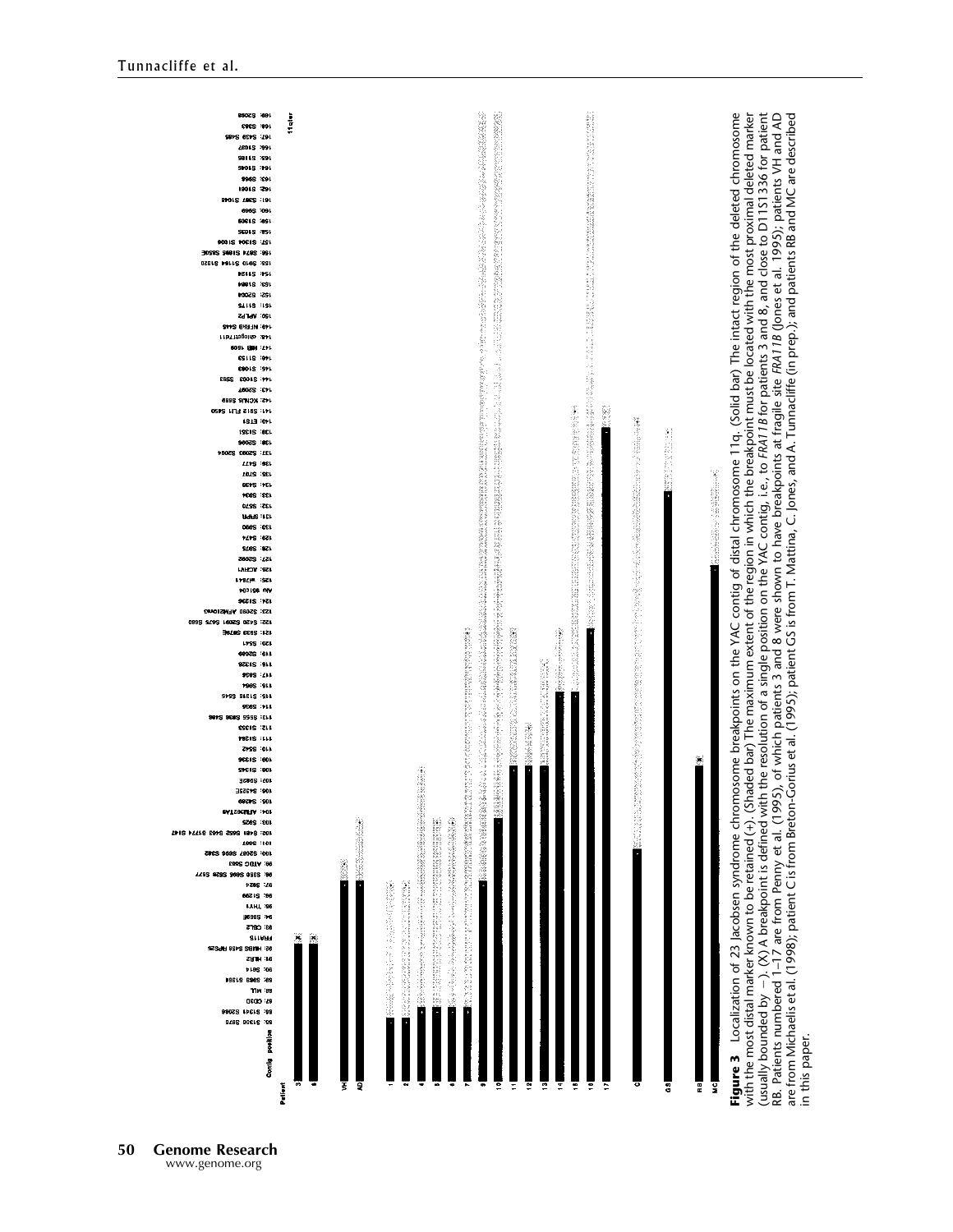drome is not a single, clearly defined disease but a collection of genetic disorders with overlapping phenotypes.

Although only two of the patients represented in Figure 3 have breakpoints at *FRA11B*, two new patients have recently been identified where this fragile site is also implicated (C. Jones, F.E. Cotter, and A. Tunnacliffe, unpubl.). Nevertheless, the majority of Jacobsen syndrome breakpoints map distal to *FRA11B*, and an initial examination of the data for breakpoint clustering, which would be indicative of hot spots of chromosome breakage, suggests the possibility of at least two new breakpoint cluster regions: between D11S924 and D11S925, and between D11S1345 and D11S933. Further examination of these regions is under way to produce a precise definition of breakpoint locations and to search for sequences such as  $p(CCG)<sub>n</sub>$  trinucleotide repeats, which may be implicated in the structural lability of the chromosome.

# **METHODS**

#### YAC Library Screening

The CEPH mega-YAC library was screened by PCR according to standard methods (Cohen et al. 1993). All primer sequence and PCR conditions for the STSs have been described (James et al. 1994; Shows et al. 1996) and are accessible from several electronic sources (ftp://ftp.well.ox.ac.uk/pub/genetics/rh11/; http://shows.med.buffalo.edu/; http://mcdermott. swmed.edu/). Clones were verified using individual YAC agarose plug DNA, and after preliminary ordering, YACs were assembled into a putative order in microtiter format and subject to repeated PCR screening for all markers until consistent results were obtained. PCR was performed as described in James et al. (1994).

#### Fluorescence In Situ Hybridization

EBV-transformed lymphoblastoid cell lines derived from Jacobsen syndrome patients were used as a source of metaphase chromosomes. Cells were grown in RPMI/10% fetal calf serum (GIBCO BRL), and metaphase chromosomes and spreads were prepared using standard techniques. Probes were labeled with either biotin-16–dUTP or digoxygenin-11–dUTP using a nicktranslation protocol (Sambrook et al. 1989). Labeled PAC DNA (200 ng) or 500-ng labeled YAC DNA was preannealed with 20 µg of Cot1 DNA (GIBCO BRL) at 37°C for 90 min in a hybridization solution ( $2 \times$  SSC; 50% formamide; 10% dextran sulfate). Metaphase spreads were denatured in 70% formamide/ $2 \times$  SSC at 70°C for 3 min and preannealed probe was hybridized in a moist chamber at 37°C overnight. A Texas Red-conjugated chromosome 11  $\alpha$ -satellite probe (Oncor) was cohybridized to specifically detect both chromosomes 11. Detection of labeled probes was achieved using ''sandwiches'' of FITC-conjugated avidin and biontinylated anti-avidin (Vector Laboratories), or Texas Red-conjugated anti-digoxygenin (Boehringer Mannheim). Slides were mounted in antifadant solution (AF1; Citifluor) containing 10 µg/ml DAPI. Staining and hybridization signals were analyzed under a computercontrolled Nikon epifluorescence microscope equipped with a cooled charge-coupled device (CCD) camera. Computer images were merged and Q-banding (generated by DAPI staining) converted to G-banding, using IP Lab Spectrum software (Digital Scientific).

## Assembly of the PAC Contig

High-density filters of the de Jong PAC library [supplied by the Human Genome Mapping Project (HGMP) Resource Centre, Hinxton, Cambridge, UK; Ioannou et al. 1994)] were hybridized with 150 ng of YAC miniprep DNA, labeled with [a-32P]dCTP (ICN) using a previously described oligo-labeling protocol (Feinberg and Vogelstein 1983). YAC-specific PAC clones were grown in 15 ml of ''terrific broth'' containing kanamycin (25 µg/ml), and DNA was prepared by alkaline lysis, followed by a modified protocol of purification with Hybaid midiprep columns. Primary screening was performed by PCR of 1 ng of PAC DNA using appropriate STS markers and standard protocols (Sambrook et al. 1989). Positive clones were chosen for the preliminary rounds of Southern analysis by PAC-to-PAC hybridization. Ordering of some PACs was refined by hybridization of PAC end probes, derived using a previously described PCR-based technique, bubble–PCR (Riley et al. 1990).

# ACKNOWLEDGMENTS

We thank Drs. Laura Penny and Jane Hurst for providing new patient samples, and patients RB and MC and their parents for the generous gift of blood samples. The enthusiastic support of Mrs. Annet van Betuw and the European Chromosome 11q Network is also gratefully acknowledged. We thank the CEPH YAC team for generous provision of materials and encouragement for this project; Ms. Helen Steingruber for technical assistance; and the UK HGMP Resource Centre for computing facilities and primer synthesis; special thanks go to Barbara Gorick of the HGMP Resource Centre for PAC library filters and pools. A sabbatical visit by C.J. to the Women's and Children's Hospital, Adelaide, Australia, was generously hosted by Professor Grant Sutherland, Dr. Rob Richards, and Ms. Liz Baker and was supported by the Reach Foundation of Great Ormond Street Hospital, London. Parts of this work were supported by European Commission grants BMH4-CT95-0914 and BMH4-CT97-2240, and by the Wellcome Trust (M.R.J.); by the Leukaemia Research Fund and the Sydney and Phyllis Goldberg Research Trust (C.J. and F.E.C.); and by the Medical Research Council (grants G9206115 and G9113915), the Isaac Newton Trust, and the Royal Society (A.T.).

# REFERENCES

- Arai, Y., F. Hosoda, K. Nakayama, and M. Ohki. 1996. A yeast artificial chromosome contig and NotI restriction map that spans the tumor suppressor gene(s) locus, 11q22.2-q23.3. *Genomics* **35:** 195–206.
- Baysal, B.E., E.M. van Schothorst, J.E. Farr, M.R. James, P. Devilee, and C.W. Richard III. 1997. A high resolution STS, EST, and gene-based physical map of the hereditary paraganglioma region on chromosome 11q23. *Genomics* **44:** 214–221.
- Breton-Gorius, J., R. Favier, J. Guichard, D. Cherif, R. Berger, N. Debili, W. Vainchenker, and L. Douay. 1995. A new congenital dysmegakaryopoietic thrombocytopenia (Paris-Trousseau) associated with giant platelet alpha-granules and chromosome 11 deletion at 11q. *Blood* **85:** 1805–1814.
- Cherif, D., O. Bernard, S. Paulien, M.R. James, D. Le Paslier, and R. Berger. 1994. Hunting 11q23 deletions with fluorescence in situ hybridization (FISH). *Leukemia* **8:** 578–586.